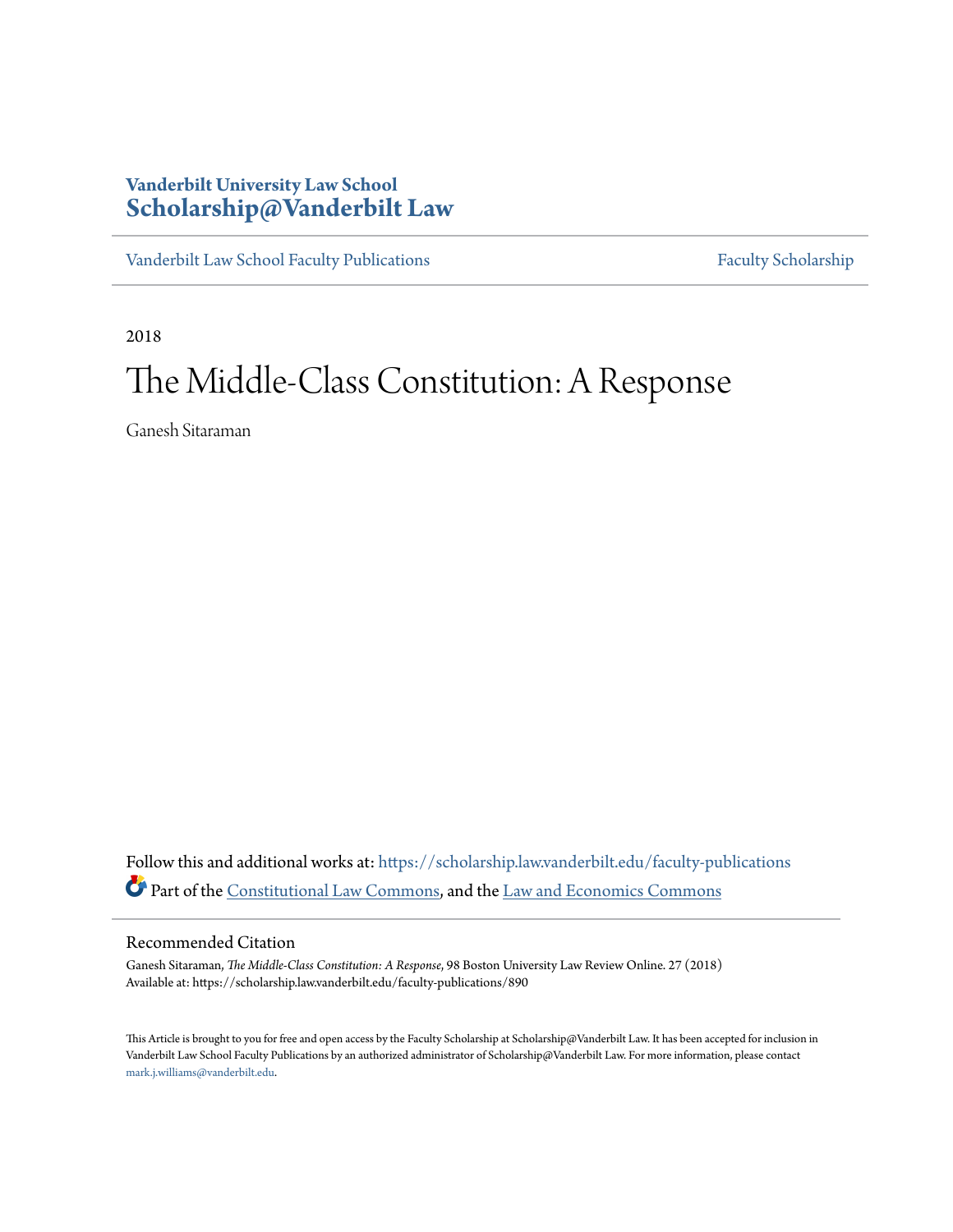### **THE MIDDLE-CLASS CONSTITUTION: A RESPONSE**

#### **GANESH SITARAMAN**

I am very grateful to the *Boston University Law Review* for bringing together such a terrific group of scholars to engage with my book, *The Crisis of the Middle-Class Constitution: Why Economic Inequality Threatens Our Republic*. It is a testament to the work and excellence of the *Boston University Law Review* that they pulled together such an intellectually engaging group of commentators. My deepest thanks also to Professors Markovits, Rahman, Lyons, Epstein, and Somin for taking the time to read the book and comment on it.

Professor Daniel Markovits, with characteristic insight, observes that my argument is distinct from both the unconventional view that money is power and the conventional view that money buys power. Rather, I recognize the truth in both and argue that the "economic perversions" of American democracy today are "distinctive and contingent." He also astutely observes that middle-class constitutions are fundamentally liberal, in their "insistence on formal equality of political participation," among other things, and that class warfare constitutions are fundamental illiberal because they "violat[e] formal political equality" in acknowledging and accounting for the differential power of economic classes. These few observations capture much of the spirit and thrust of the book. Without understanding the relationship between money and power (and going beyond the narrow view that money corrupts only through campaign channels), we cannot actually grapple seriously with the problem. Once we understand the scope of the problem, it also illuminates constitutional design choices that have long been ignored—namely, the divide between class warfare and middle-class constitutions.

At the same time, however, Professor Markovits points out that my "cure mistakes the depth of [my] own diagnosis" because the constitutional structure itself is distorted by the problems of inequality. In other words, if the system is so rigged by the power of money (in both forms) and if it is based on a middle class constitutional choice that is premised on formal equality, then how could it ever be possible to reform the system? This is a good question. In the book, I tried to anticipate and respond to this challenge, though perhaps unpersuasively. First, throughout history there have been moments when reform was possible, even in the midst of a relatively captured government. Acute crises, for example, frequently lead to major changes—the Great Depression and reforms of the New Deal are perhaps the paradigmatic example. Second, popular mobilization coupled with reform-minded leaders has also led to change. The reforms of the Progressive Era fit this pattern. So despite the seriousness of our problems, I remain optimistic that reform is still possible.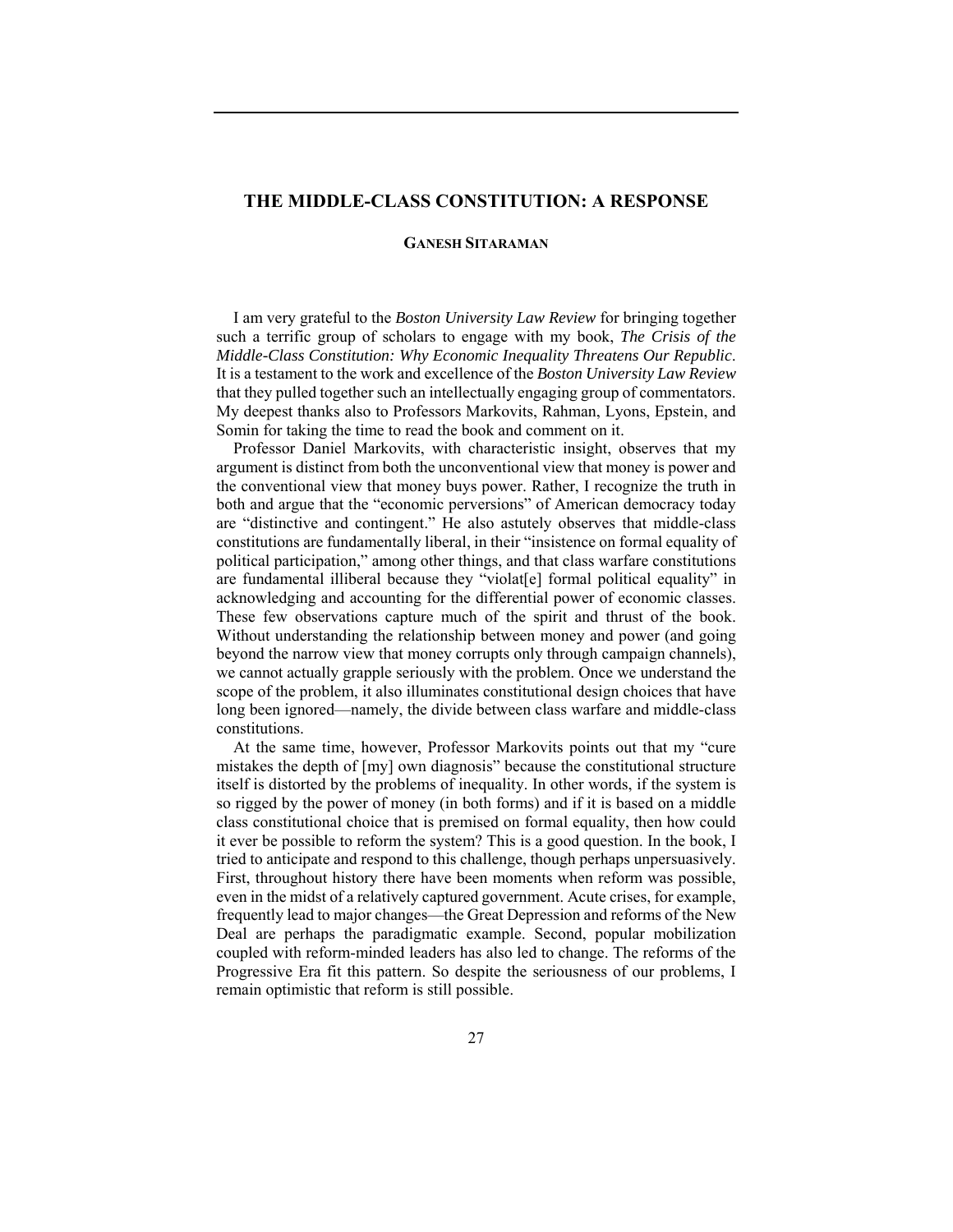Professor Sabeel Rahman also offers much that I agree with. He notes that the Progressive Era search for solutions to the problems of the Gilded Age were about domination broadly construed, not economic inequality narrowly understood. I completely agree. Because Progressives recognized that domination came from the exercise of economic power, not just from money buying power, for example, they invented antitrust laws to break up concentrations of power. Rahman also argues that we should care about economic equality not only to preserve democratic institutions (the core of my argument) but also because democracy allows us to "contest those very background structures of economic inequality and domination." I agree with this too. Democracy is radical because it gives we the people the freedom to organize ourselves. This is a core insight of American political and legal thought, but one that is too often forgotten today. We decide the rules of the system—and we do it through democracy.

Professor Rahman suggests that I think we can make economic reforms *after* efforts at racial and gender inclusion succeed, and he disagrees. He argues that reforms need to happen and are happening today in an integrated fashion. I think Rahman misreads my argument here, because I largely agree with Rahman on this count as well. In the book, I argued that efforts at economic reform often came after efforts at inclusion and that the former failed. Reconstruction, for example, brought (formal) political and civil rights, but not economic justice. My point was not prescriptive, that attempting to bifurcate these goals and sequence them is the right path forward. Rather, it was descriptive, that people throughout our history recognized that economic equality and inclusion were connected, fought to achieve both aims, and often failed when it came to their economic agenda. Rahman's position is to try to make integrated change—to build alliances across race and gender in order to achieve political and economic reform together. Of course, throughout history many efforts along these lines often failed as well (the Populists in the 1890s are an example), but like Rahman, I also think this seems like the more promising path forward today.

Professor David Lyons had similar concerns. He notes that I recognize a variety of qualifications to the middle-class tradition in American republican thought, and he presents them starkly and systematically: the problems of inclusion, the inefficacy of the safety valve of western lands, the ideology of white supremacy, the reality of class conflict, and the wealthy being divided between North and South for much of history.

I agree that these are important qualifications, and at various points in the book, as Lyons recognizes, I mention them (though I did not comment explicitly on the fact that the wealthy were divided between the North and South, which is an important point). The implicit critique embedded in Lyons's response is that the collection of these qualifications undermines the thrust of the book's argument. But I don't think it does for three reasons. First, my task in the book was to describe what the people themselves thought their project was, what they were doing, and what their ideology was. This is a far cry from evaluating them with hindsight or moral principles in mind. For example, they might have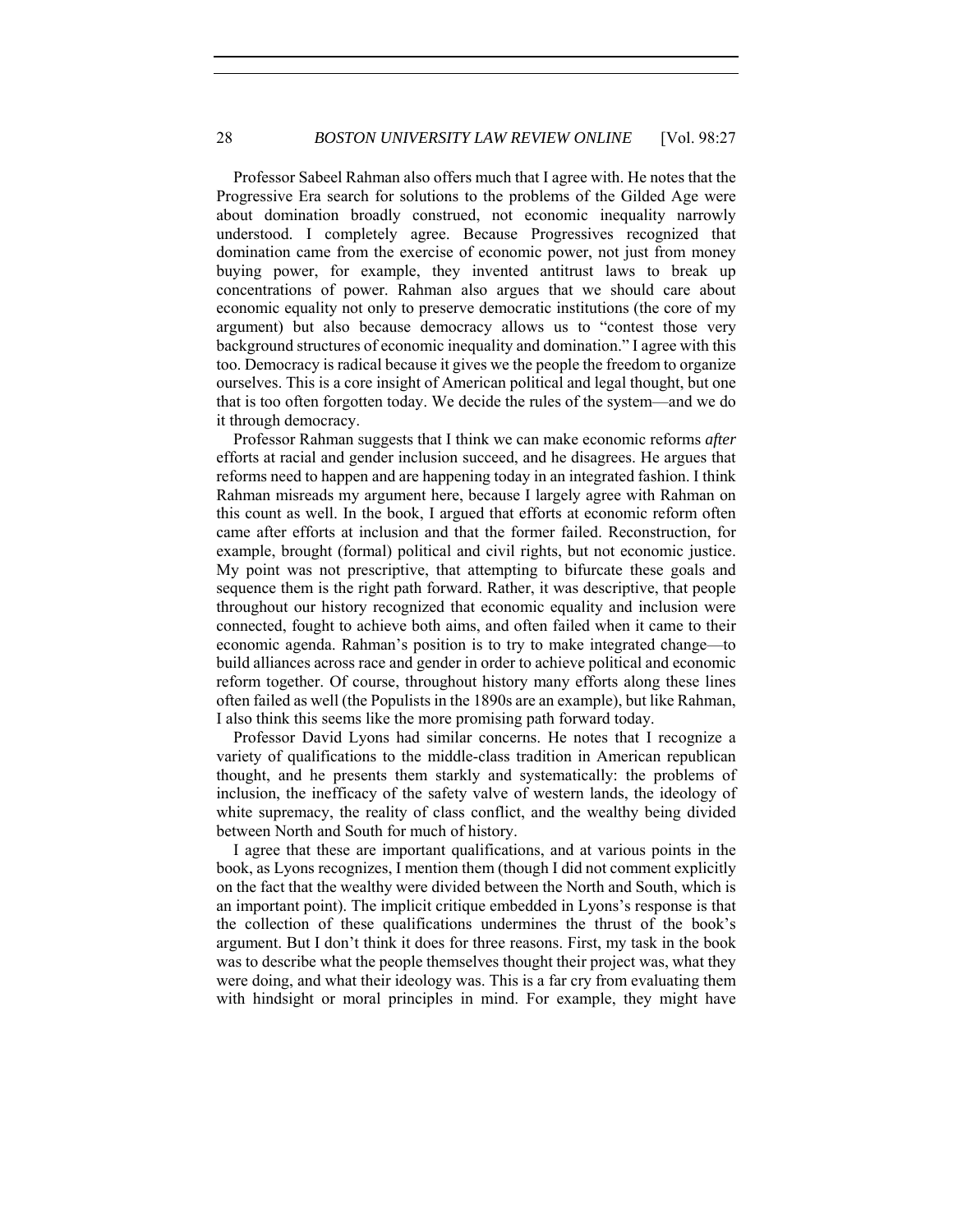thought Western lands were a safety value for inequality and relied on that fact in policymaking, even if the expansion West wasn't effective at serving the safety valve function. Second, understanding the middle-class tradition is important today, even with its qualifications and limitations, because it establishes a set of aspirations and traditions that can both inspire action and provide foundation and guidance for action. Third, as in my response to Professor Rahman, these limitations and qualifications can also suggest alternative paths forward for reform.

From the other side of the political spectrum, Professor Richard Epstein argues that I overstate the importance of economic inequality, ignore the decline in economic growth, and downplay polarization. Perhaps unsurprisingly, I disagree. Some of his arguments rely on anecdote rather than evidence, as when he cites the presence of rich people on the right (Koch brothers) and left (Soros), rather than the extensive political science research that shows that wealthy people and corporate interests not only have different views from everyone else but also that public policy is far more responsive to them than to ordinary people's preferences. His oft-repeated arguments about how regulations are the source of our economic problems are rhetorically common these days but I don't think they hold up very well. As one example, George Mason economist Alex Tabarrok has recently published a paper showing that federal regulations are not causing the decline in dynamism in our economy.1

More broadly, his view that government regulation is the problem when it comes to economic growth and the distribution of wealth seems, to me, to be at odds with both history and common sense. The dominant ideology of the last forty years has been a neoliberal one focused on deregulation, privatization, liberalization of trade, and fiscal austerity and tax cuts for the rich. The result of these policies—pushed and celebrated by both Republican and Democratic congresses and presidential administrations—has been increases in economic inequality, the wreckage of the financial crash of 2008, the extraordinary corporate consolidation in virtually every sector of the economy, the precipitous decline in union membership and power, and the pervasive corruption and capture of government. Absent regulation, individual freedom is increasingly at risk from the private sector as well: Corporations include non-compete and nopoach clauses that prevent competition in labor markets, they prevent workers from speaking freely on the internet, they require the use of private arbitration rather than the judicial system, and they spend boatloads of money to rig government policies and keep the unregulated game going. "The road to hell,"

<sup>1</sup> Alex Tabarrok, *Federal Regulation Is Not the Cause of Declining Dynamism*, MARGINAL REVOLUTION (Feb. 5, 2018, 7:23 AM), http://marginalrevolution.com/marginalrevolution/ 2018/02/federal-regulation-not-cause-declining-dynamism.html [https://perma.cc/Q48C-4JL P].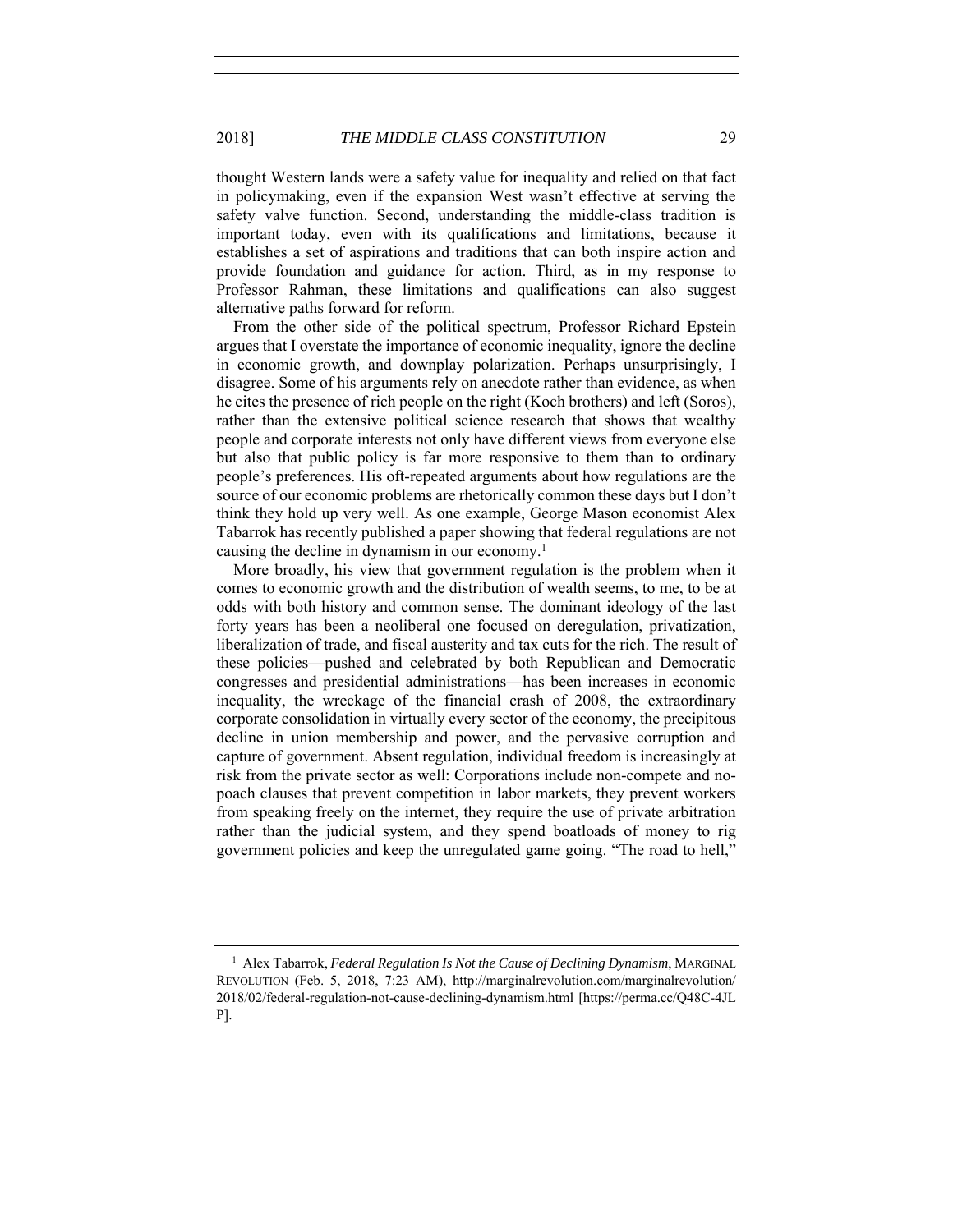Epstein says, "is often paved with good intentions."2 Indeed. And in this case, it seems that the road to serfdom was paved by *The Road to Serfdom*. 3

Professor Epstein also disagrees with my arguments about the American constitutional tradition. His comments suggest that he thinks that there is a singular tradition of the "founding" and that the "founders" had a singular vision of what they were trying to do. This isn't the right way to think about the history of this period (or any period). The founding generation were a diverse group of thinkers and political actors, whose views were varied, who disagreed fiercely, and who compromised frequently. This is precisely why I argue that the middleclass constitutional tradition is *a* tradition, rather than the *only* tradition and why I acknowledge that there were other important intellectual traditions at work during the Founding Era.

More specifically, Professor Epstein's objection relies on one quotation from James Madison's *Federalist 10*, though I'm sure he could have cited other evidence (see my point earlier about multiple traditions).4 But he does not engage with the considerable amount of evidence I have assembled to show that concerns about economic inequality were widespread during the Founding Era in every region of the country, among people of different political valences, and across time; with the broader argument that the relative economic equality of the era was an assumption and precondition for our republican constitution; or with my multi-page interpretation of James Madison's views and of *Federalist 10* specifically.<sup>5</sup>

The biggest problem, however, is that Professor Epstein doesn't engage with the argument that economic power is a threat to freedom—either that private power threatens freedom directly or that it can capture government and rig the system to serve its own ends. Throughout history, some of the greatest minds and statesmen were deeply concerned with this problem. Epstein should be too.

Another of my critics, Professor Ilya Somin, offers a similar set of objections from a somewhat similar perspective, but he grapples carefully with many of the complexities of these issues and much of the empirical evidence. Professor Somin argues first that the "growing size and complexity of government" is a bigger threat to our political system than is economic inequality because it is "increasingly difficult for ordinary people to exercise effective control over government—or even to understand what it is doing."6 Second, he argues that I ignore the Founders' concern for property rights and limiting government power.

<sup>2</sup> Richard Epstein, *Sitaraman's Mistaken Case for the Middle-Class Constitution*, 98 B.U. L. REV. ONLINE 15, 17 (2018).

<sup>3</sup> *See generally* F.A. HAYEK, THE ROAD TO SERFDOM: TEXT AND DOCUMENTS (Bruce Caldwell ed., 2007).

<sup>4</sup> Epstein, *supra* note 2, at 19.

<sup>5</sup> GANESH SITARAMAN, THE CRISIS OF THE MIDDLE-CLASS CONSTITUTION 100-04 (2018).

<sup>6</sup> Ilya Somin, *Why Growing Government is a Greater Political Menace than Growing Inequality*, 98 B.U. L. REV. ONLINE 21, 21 (2018).